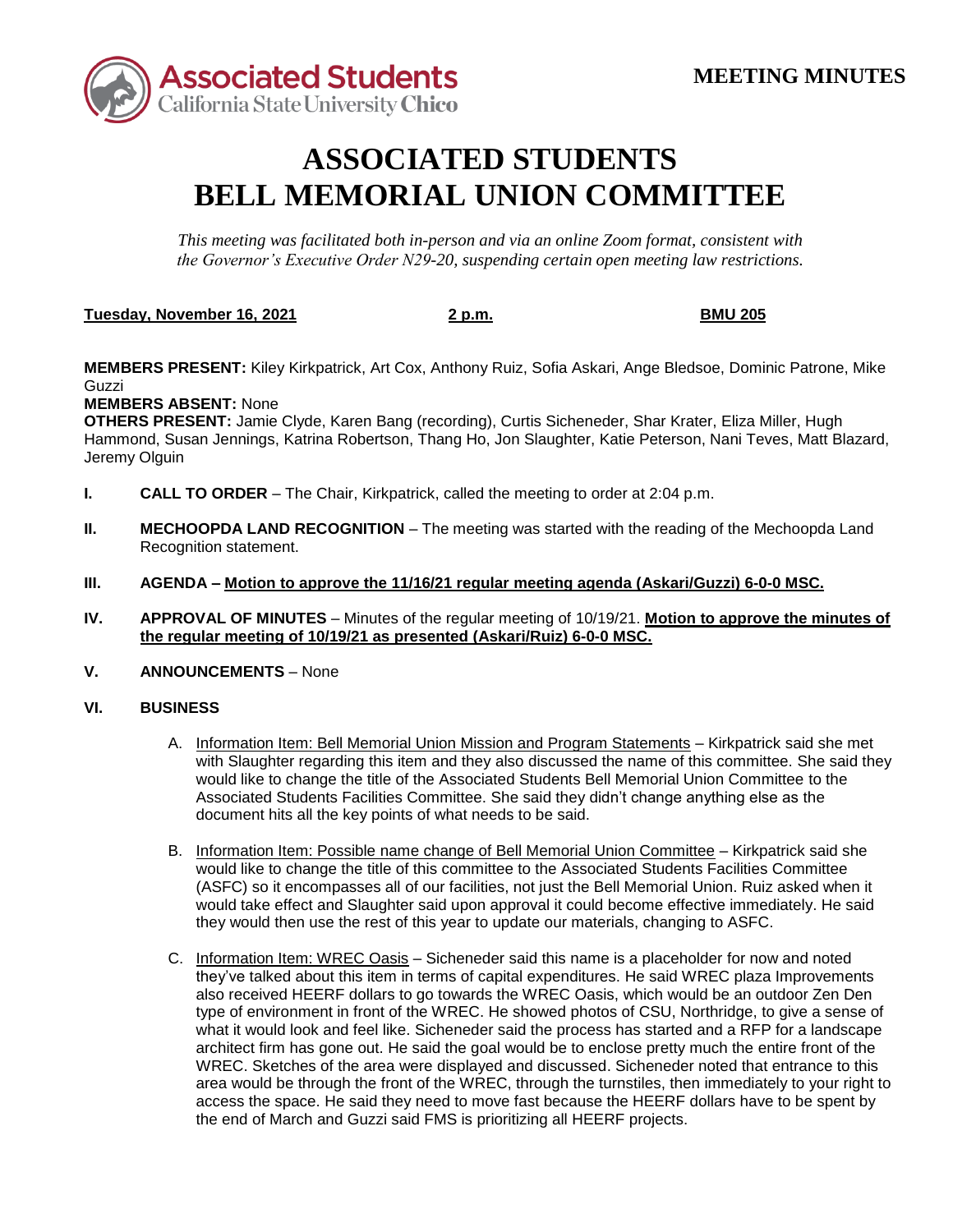- of the BMU. He displayed drawings of the area and noted they are on a timeline for deciding on a and noted that students shorten names of things. After much discussion, she said they decided on The Well at the BMU because it's in the basement and will be nourishing and rejuvenating. Slaughter said it seems to encompass everything they were talking about. Discussion was held regarding the D. Information Item: Wellness Center – Sicheneder said construction has started in the basement level name for this center. Kirkpatrick said she put together a subcommittee consisting of her, Askari, Slaughter, Sicheneder, Teresa Clements and Anna Paladini to discuss a name for the site. She explained that the name should tell you what it is, be overarching, allow for sub-names, building tie-in, name.
- E. Discussion Item: Appointment by Vice President of Facilities and Services of Anthony Ruiz as Vice Chair of the Bell Memorial Union Committee – Kirkpatrick said she has appointed Ruiz to this position and he will fill in for her if she is unable to attend a BMUC meeting.
- F. Discussion Item: 9/30/21 Combined Student Union and WREC/AO Summary Income and Expense Statement – Sicheneder said the benchmark for this period is 25%. The Student Union has expensed 16.05% of the approved annual budget and generated 39.37% of the projected income. He reviewed and explained the various fees.
- G. Discussion Item: 9/30/21 Student Union Fund Capital Expenditure Report Sicheneder reviewed the list of items purchased for the BMU (office walls and furniture) and the WREC (fitness equipment) during the first quarter.
- H. Discussion Item: Local Agency Investment Funds and Certificates of Deposit for quarter ending 9/30/21 – Clyde said the Student Union earned \$6,182 at 0.24% Return on Investment. She provided an overview of LAIF, noting these investments are at very low risk. She said they are looking into a student managed investment fund, which would have to come from commercial areas or Board Designated Funds. The various funds were discussed.
- I. Discussion Item: Living Garden overview Blazard and Teves presented on this item on behalf of AS research that he has been doing. He said until they can get engineering eyes on it they won't know project. Discussion was held regarding the types of plants that would be able to withstand the access via a door that goes out to the patio, and a ramp to the living garden area would need to be built. Sicheneder said there will be some challenges to this project, and agreed that \$200,000 will Sustainability. Blazard explained that he's the Living Roof Research Assistant and said that it's a rooftop allowing for the growth of plants. He said it can be built into a newly constructed roof or onto an existing roof and he has been researching the feasibility of installing one on the BMU. A diagram of the roof area was presented. Blazard noted the benefits of a living roof on the BMU: provides energy savings, slows runoff, provides habitat, opportunities for student involvement, education tool, possibly grow herbs for Dining, aesthetics benefits, beautifies campus, provides a calming place to reflect, facilitation of native species, and significantly extends the life span of the roof. He said they went to UC Davis last week where there are a number of living roofs on campus. He reviewed the proposed 1,400 sq. ft. area by the third floor BMU patio area. Access would be via BMU 312 and the patio. He said initial cost estimates would be approximately \$200,000 from beginning to end. Blazard said 25% of the cost would be for installation of the living roof itself and the education that would go along with it. The 75% would go towards improving the building and modifications that would be necessary for the living roof to be installed. The funding strategy was next reviewed and Blazard said they are hoping 25% would come from SFAC, and 75% would come from BMUC. Guzzi asked where he got the cost estimates from and Blazard said they consulted with Vic Trujillo, in addition to the actual cost. Discussion was held and Guzzi said structurally, they have to make sure that the building can support it and that it will probably cost more than \$200,000. He recommended requesting some funding to get a structural assessment done immediately. He also noted that they need filtration for rainfall, and that railing will also be expensive. Blazard said he would continue researching the temperatures. Olguin noted that student access and accessibility also need to be considered. Kirkpatrick asked if students in wheelchairs would be able to access the area and Clyde said they'd probably not be enough to fund it.
- J. Discussion Item: Tour of Bell Memorial Union after meeting Kirkpatrick said after today's meeting adjourns, they were going to provide a tour of the BMU for those that have not had an opportunity to